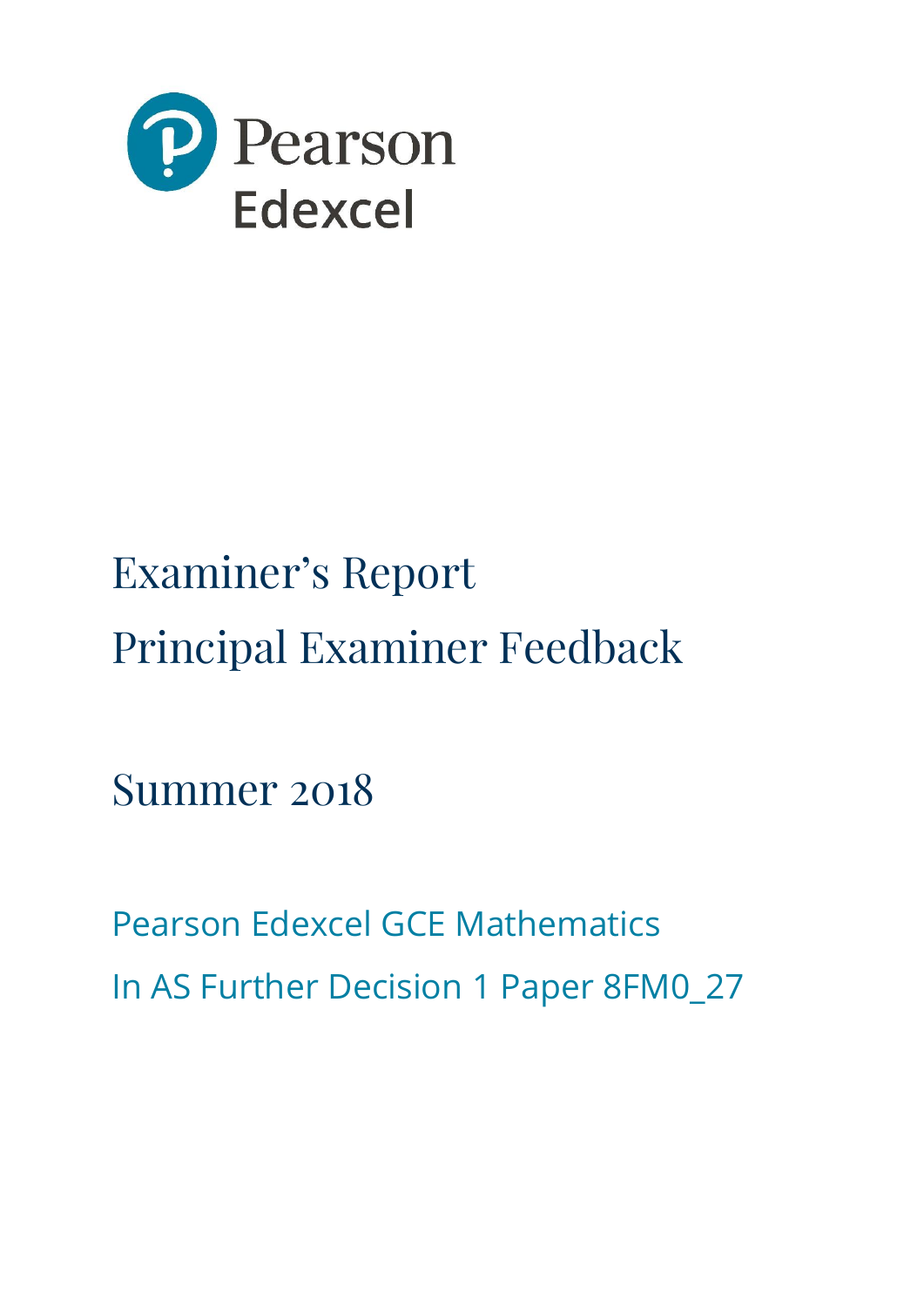# **Edexcel and BTEC Qualifications**

Edexcel and BTEC qualifications are awarded by Pearson, the UK's largest awarding body. We provide a wide range of qualifications including academic, vocational, occupational and specific programmes for employers. For further information visit our qualifications websites at [www.edexcel.com](http://www.edexcel.com/) or [www.btec.co.uk.](http://www.btec.co.uk/) Alternatively, you can get in touch with us using the details on our contact us page at [www.edexcel.com/contactus.](http://www.edexcel.com/contactus)

# **Pearson: helping people progress, everywhere**

Pearson aspires to be the world's leading learning company. Our aim is to help everyone progress in their lives through education. We believe in every kind of learning, for all kinds of people, wherever they are in the world. We've been involved in education for over 150 years, and by working across 70 countries, in 100 languages, we have built an international reputation for our commitment to high standards and raising achievement through innovation in education. Find out more about how we can help you and your students at: [www.pearson.com/uk](http://www.pearson.com/uk)

Summer 2018 Publications Code 8FM0\_27\_1806\_ER All the material in this publication is copyright © Pearson Education Ltd 2018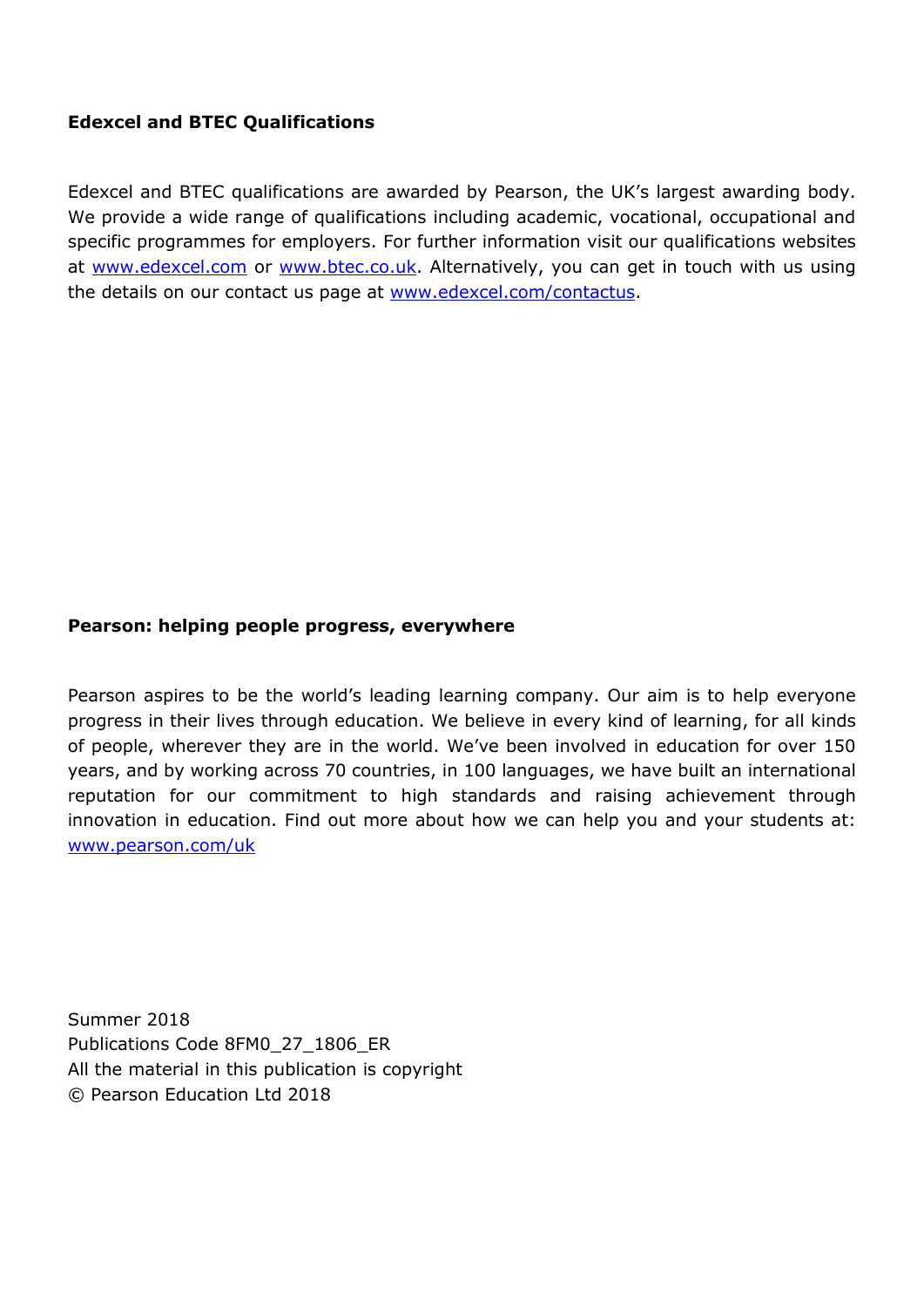## **Introduction**

This paper proved accessible to most students although examiners noted that a significant number of students struggled to cope with the new content not previous seen in the legacy module 6689/01, and some had difficulty with the problem solving nature of some of the questions (which is now part of the assessment objectives for this qualification). However, the questions differentiated well, with most giving rise to a good spread of marks. All questions contained marks available to the E grade students and there also seemed to be sufficient material to challenge the A grade students.

Students should be reminded of the importance of displaying their method clearly. Decision Mathematics is a methods-based examination and spotting the correct answer, with no working, rarely gains any credit. The space provided in the answer book and the marks allotted to each section should assist students in determining the amount of working they need to show. Some very poorly presented work was seen and some of the writing, particularly numbers, was very difficult to decipher. Students should ensure that they use technical language correctly. This was a particular problem in questions 2(b) and 2(c).

#### **Report on Individual Questions**

#### **Question 1**

This question was the most successfully attempted question on the paper. Application of Dijkstra's algorithm in (a) is familiar fare and most students made reasonable attempts. There were a number of common errors including:

- Missing out the labelling of node D.
- Order of labelling errors with two or more nodes having the same label.
- The working values were sometimes incorrect with a '55' instead of a '45' at H.
- A number of errors in the order of the working values, for example, at node G and sometimes extra working values appeared, for example, a value of 35 at C.
- A few responses contained no working values.

Overall students appeared to find it more challenging than might have been the case for a similar question in recent sessions for the legacy module 6689/01. Often students neglected to state the shortest time and/or the quickest route. Part (b) was generally well attempted. A significant proportion of students were clearly well prepared for this question. Others were confused though and treated the relationship as linear rather than as quadratic. Others incorrectly squared the constant of proportionality. A lot of students carried out a fairly substantial amount of working which sometimes lead to a correct answer (albeit sometimes with errors).

Part (c) was generally something of a challenge to many students. There were a large number of creative solutions which often featured discussions about the differing processing speeds of different computers, the validity of scaling up the relationship to a far larger value of *n*, and the impact of the rounding of 1.5 seconds. Some students were confused by the meaning of 'run' in the context of algorithms and talked about getting tired when 'running long distances'. Very few gave 'textbook' explanations but there were a reasonable number of students who were able to refer to the lack of exact direct proportionality between run-time and  $n^2$ .

## **Question 2**

This question contained new content which has not appeared previously in 6689/01 and this was clear in the general standard of responses seen. It was common for (a) not to be completely correct. Common answer for this part were 4 and 6 but examiners saw a whole range of answers for the minimum and maximum number of arcs.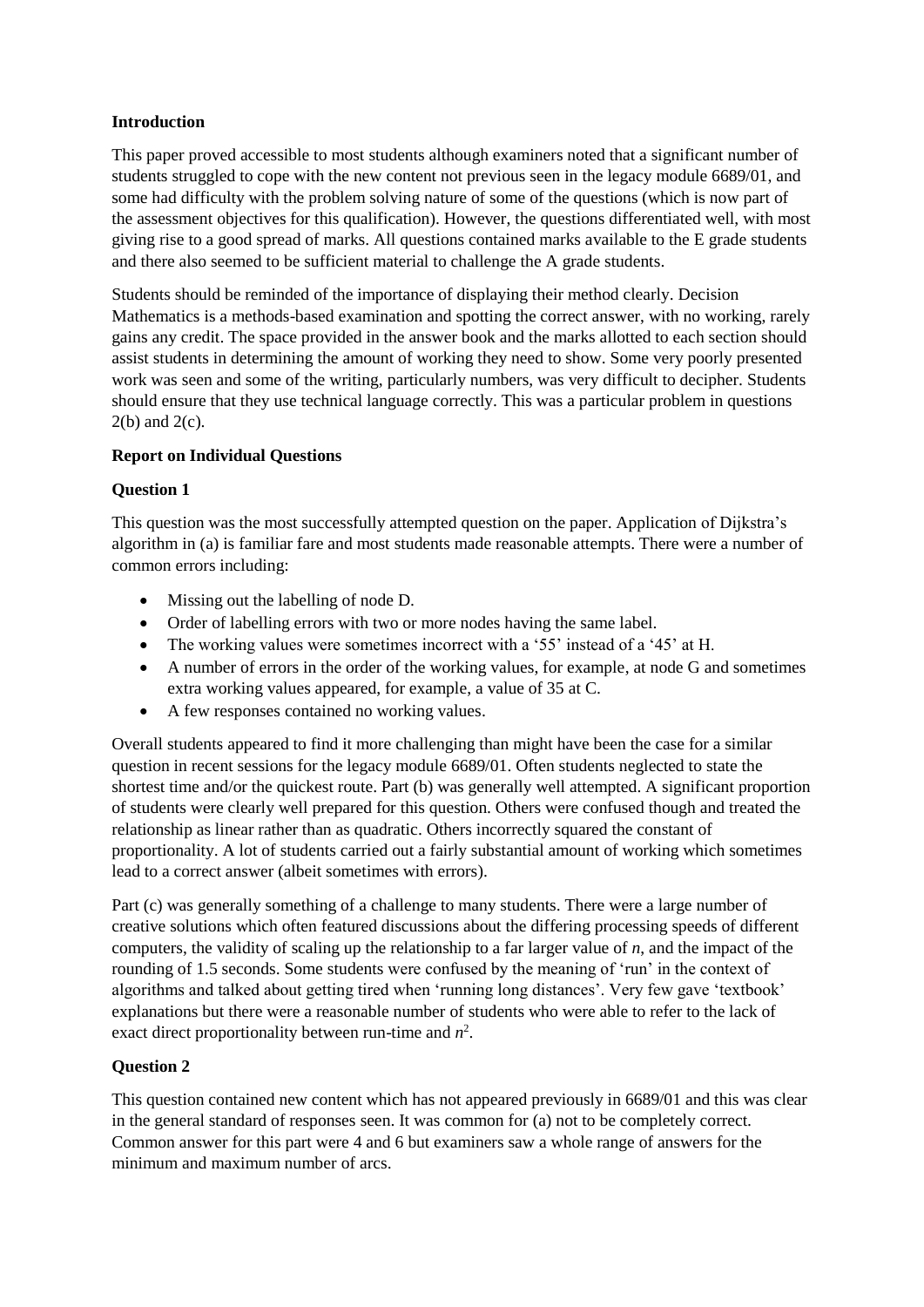Part (b)(i) was more successful and most students managed to drawn a correct graph. In (ii) most stated that there were two odd nodes, so the graph was semi-Eulerian, but relatively few gained both marks as they failed to state the key point that the graph contained exactly two odd nodes.

Part (c) proved to be extremely challenging for students with many responses scoring no marks. The most common marks to be earned were the first mark for stating that the orders of the vertices summed to 10 and the second method mark for the identification that the order of the vertices could be 2, 2, 3 and 3. A reasonable number of students were able to identify that no order could be greater than 3 but they were then usually unable to develop this argument into a discussion of what this implied about possible orders and most did not consider orders of 1, 3, 3 and 3. The final mark for this part was the least commonly earned. Many students approached this question in terms of building up the graph from the bottom up and as such often did not properly consider the orders of the vertices as requested in the question. Most often students discussed the number of odd vertices and the number of even vertices rather than considering directly the possible numerical order of vertices. Examiners noted very few good attempts although there was very often a tendency to write copious amounts rather than to focus on the key issues. This was furthermore problematic given the standard of some handwriting which made reading responses very challenging.

# **Question 3**

This question was, at times, very well answered but the construction of an activity network with an efficient number of dummies proved to be something of a challenge for many students. Some of the issues noted by examiners were:

- There were often several extra dummies added after activities. Students often drew straight lines for activities and whenever a change in direction was required to connect the activity to the correct node, an event was added followed by a dummy. In addition, dummies were added joining the node at the end of activities A or C to the end point of the network.
- Missing dummy between the nodes at the end of activities I and J so that the network had two end points. Or occasionally, I and J violated the uniqueness rule by both passing between these two nodes.
- Both dummies and activities had missing arrows for a significant number of students. Sometimes no arrows whatsoever were added but more often there were one or two missing arrows.
- Activities G and D were drawn incorrectly feeding into the node at the start of activity J.
- Activity J missing.
- A missing event node at the end of activity J.

Diagrams were often unclear and some students redrew their diagrams multiple times. For those students who were able to draw a workable activity network it was quite straightforward to write down the critical activities in (c). Although activity I appeared regularly in place of J or as an addition to A, D, H and J.

In (d)(i), most students were able to recognise that the removal of activity G would have no effect on the shortest completion time. Although some did state that it would be reduced.

Similarly, for  $(d)(ii)$ , the question asked for a comment on the timings of the remaining activities – so to gain both marks here, students needed to mention both that activity C was the only affected activity, and also that the timing of this activity would now be adjusted to finish at time 16 (or start as late as time 12).

## **Question 4**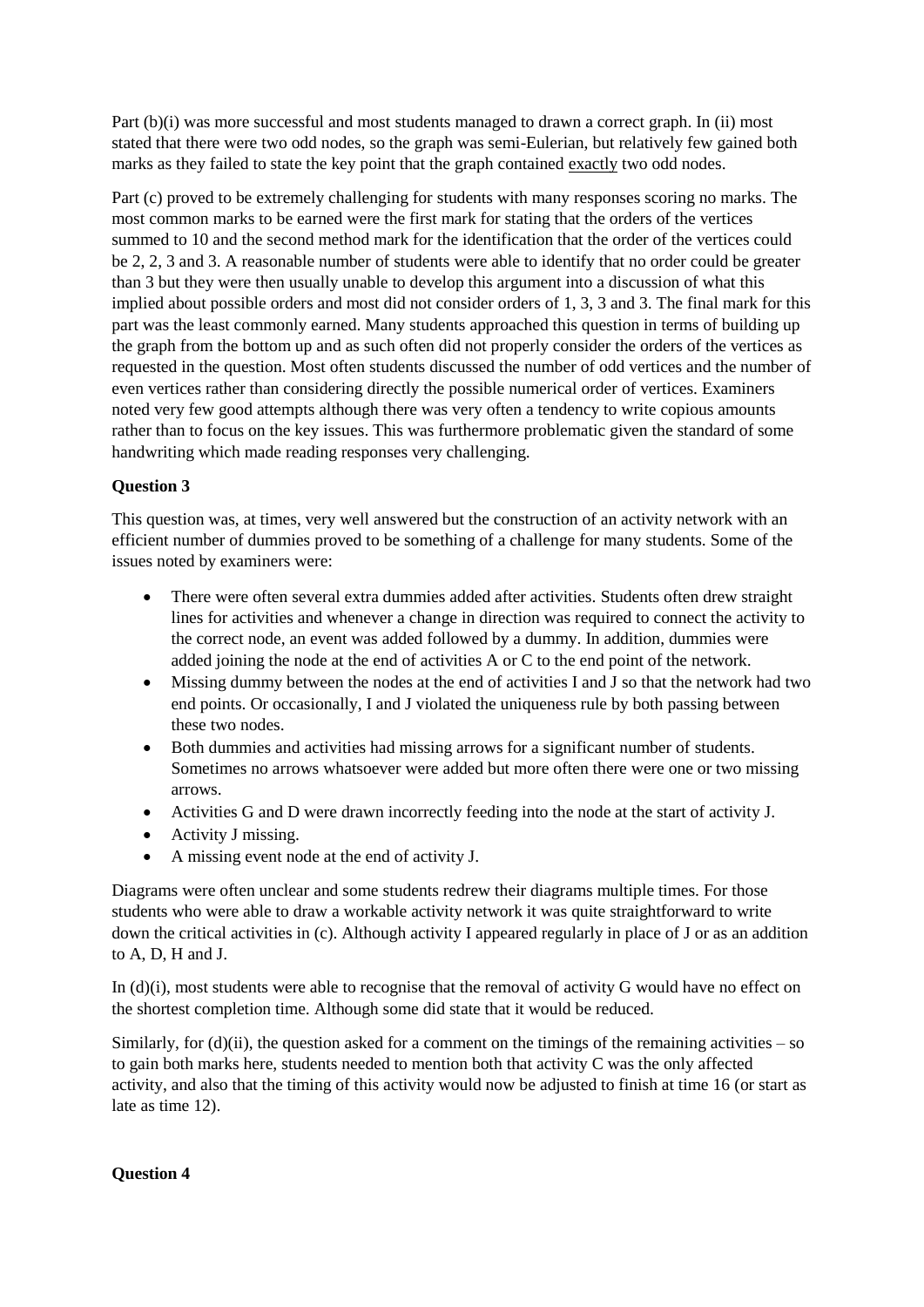This question proved to be very challenging for most students. Even the familiar parts of the question were not well answered and many students did not define the variables correctly. Many believed they referred to 'cost' or 'time taken' or simply stated ' $x =$  week one' without referring to the fact that *x* is the number of cabinets produced in week 1, etc.

In (b) the inequalities were not always stated correctly but the vast majority of students got at least one correct. Often errors arose from students stating  $2z \le y$  and the direction of the inequalities caused a number of problems too.

For (c), the vast majority of students were simply unable to deal with the conversion of the 3-variable problem to a 2-variable problem even though all the constraints had been done for the students. All students had to do was to realise that the information in the question implied that  $x + y + z = 150$ , re-write this equation in terms of *z*, substitute for *z* in the original objective function and then obtain a new objective function in terms of *x* and *y* only. The most common approach, however, was to simply ignore the *z* term in the objective function and to work with the constraint  $250x + 275y$ . Some students were even more creative and eliminated *z* using one of the inequality constraints. Some students kept *z* in the objective function and ignored the fact that it was effectively then a variable and would take different values at different vertices. Most surprisingly of all, a significant number of students never stated an objective function at all.

For the remaining part of this question candidate responses were split between the methods of objective line and point testing.

For the objective line method, most students drew an acceptable line based on their objective function although the scale on the graph seemed to cause some difficulties. Furthermore, the often fairly complex gradients that students had produced for themselves provided a challenge for some.

For those point testing, it was unfortunate that so many students took so long to calculate the coordinates of their vertices and then rounded to integer values before evaluating in the objective function. Some students calculated the coordinates of the vertices and then ruled out all vertices except (25, 50) because they were not integer-valued. There were quite a few students who did work with the exact coordinates and evaluated them correctly in the objective function but then did not consider the context that an integer solution was required. Examiners noted that a small minority of students calculated the *z*-values at each vertex although this also often involved premature rounding too.

By the nature of the problem, even with incorrect objective functions, inaccurate objective line drawings and incorrect point testing, most students were able to get to the correct optimum vertex. The vast majority however did not give their solution in context and many forgot to reintroduce *z* at this point.